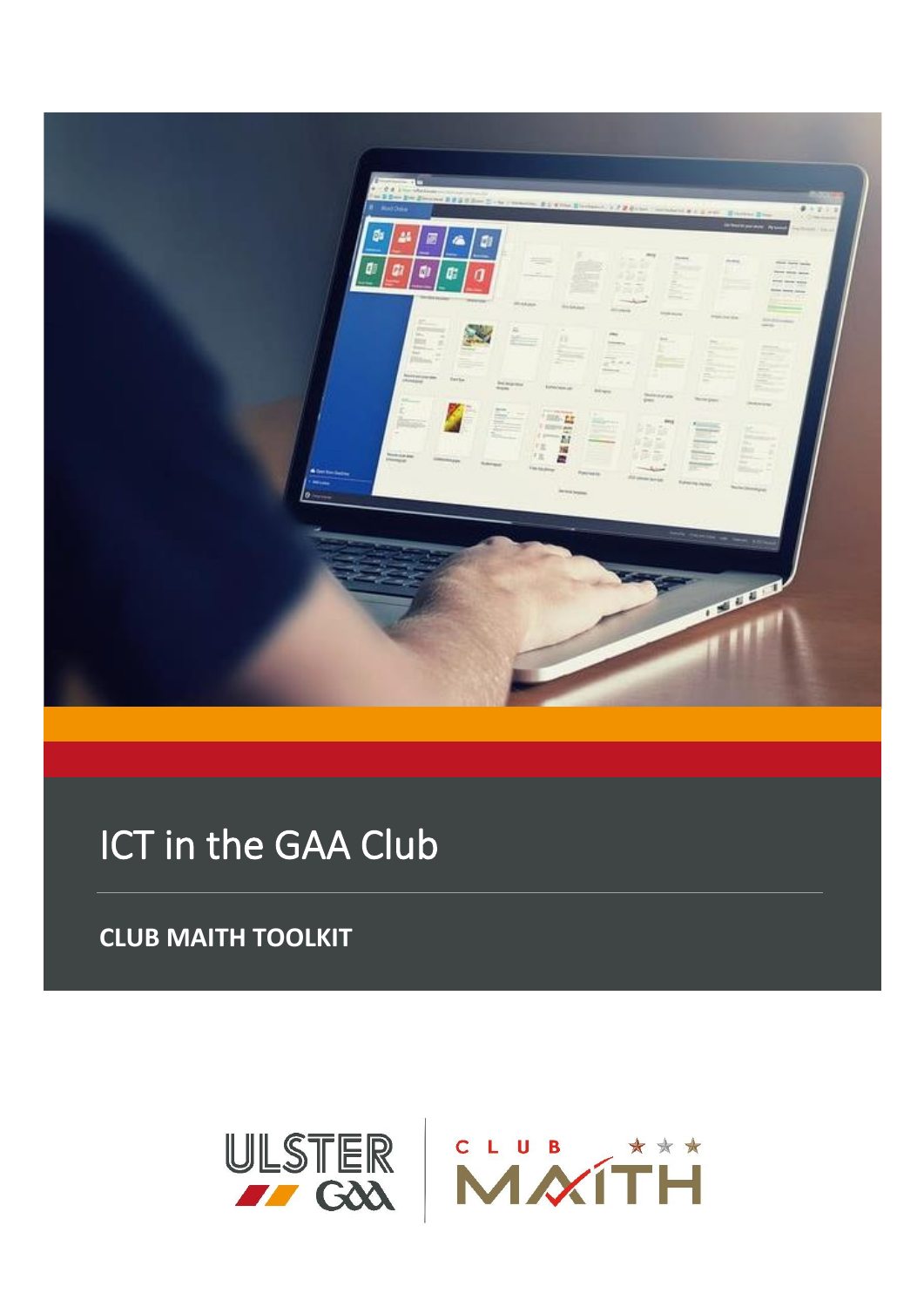## INTRODUCTION

IT (Information Technology) / ICT (Information Communications Technology) impacts on almost all aspects of everyday life and it can also deliver help and support for GAA clubs, helping them to do their business much more efficiently while also easing the burden on GAA volunteers.

#### MICROSOFT OFFICE 365

The GAA's strategic agreement with Microsoft for use of the Microsoft Office 365 suite has enabled the Association to meet its growing technology and communication needs now and into the future. GAA Clubs are able to utilise this suite to administer their affairs, with licences available for key club officers including Chairperson, Secretary, Treasurer, PRO, Injury Fund Administrator and Children's Officer.

The package includes an official GAA e-mail account and access to a full range of services, including:

- Email Microsoft Outlook
- Calendar Microsoft Outlook
- Meetings and collaboration Microsoft Teams
- Spreadsheets Microsoft Excel
- Documents Microsoft Word
- Presentations Microsoft PowerPoint
- Notes Microsoft OneNote
- Storage Microsoft OneDrive

It is essential that at least all Club Secretaries and PRO's use their official club email addresses as this will be the official communication channel for all correspondence from National, Provincial and County levels. It is recommended that Club Secretary's and PRO's generate their own club circulation lists in order to quickly and effectively communicate with their club members.

Some of the features of the Microsoft Office365 email system include:

- Considerable (50GB) storage capacity per email account.
- Comprehensive directory of all official GAA email addresses.
- Online shared calendars.
- Online document sharing.

Each Club Secretary should contact his/her County IT Officer to access official GAA e-mail accounts on behalf of his/her Club. He/she will verify that you are entitled to one and contact the Microsoft Support Desk (mail.support@gaa.ie) to arrange the set-up on your behalf. Once set-up, you will receive an e-mail from Microsoft which will contain step-by-step information on getting started.

Ergo (www.ergogroup.ie) is a Microsoft Gold Certified Partner headquartered in Dublin and they provide IT solutions and services for the GAA. They have a dedicated support desk which is open Monday to Friday from 9 a.m. until 5.30 p.m. Contact [mail.support@gaa.ie](mailto:mail.support@gaa.ie)